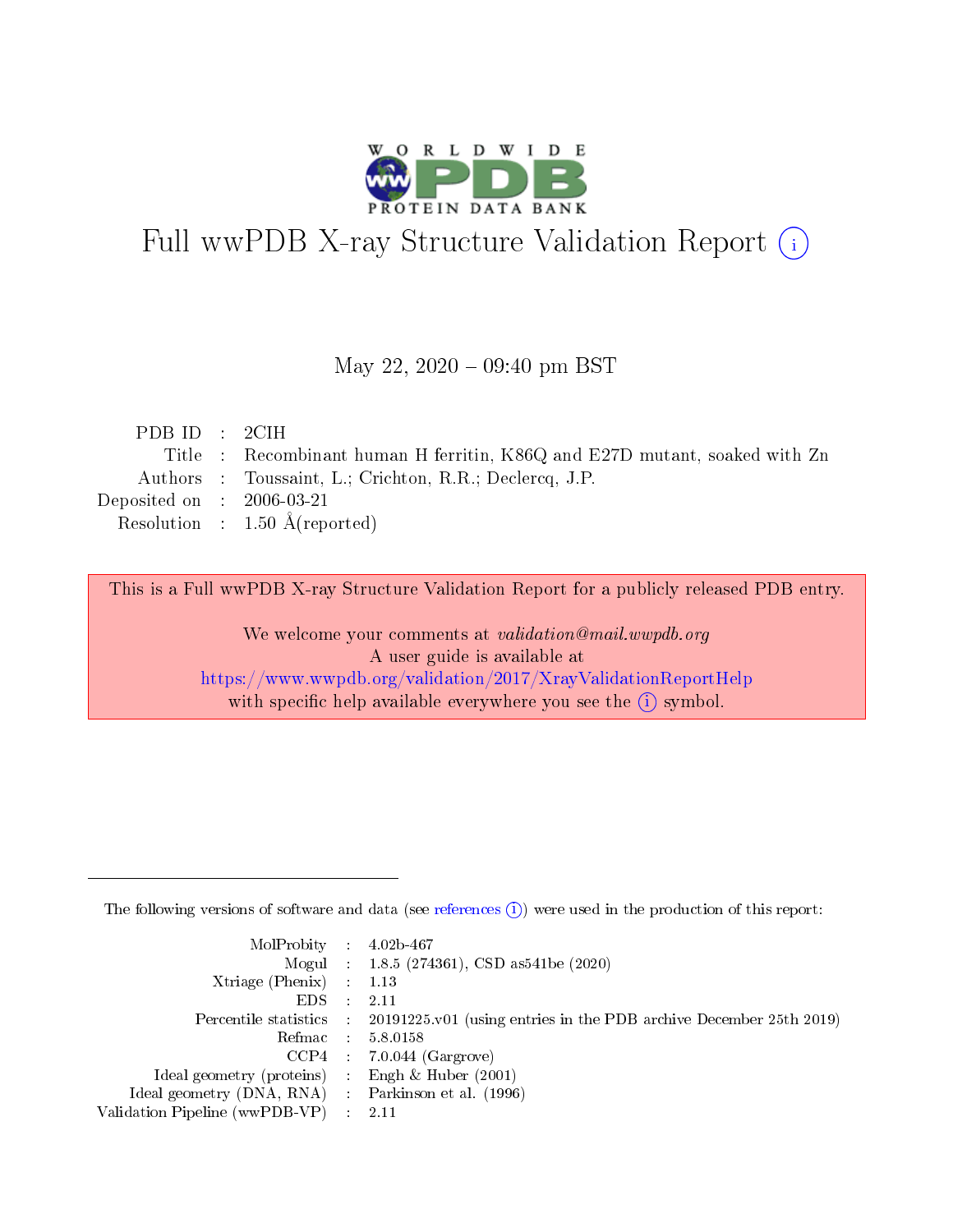# 1 [O](https://www.wwpdb.org/validation/2017/XrayValidationReportHelp#overall_quality)verall quality at a glance  $(i)$

The following experimental techniques were used to determine the structure: X-RAY DIFFRACTION

The reported resolution of this entry is 1.50 Å.

Percentile scores (ranging between 0-100) for global validation metrics of the entry are shown in the following graphic. The table shows the number of entries on which the scores are based.



| Metric                | Whole archive<br>$(\#\text{Entries})$ | Similar resolution<br>$(\#\text{Entries}, \text{resolution range}(\AA))$ |
|-----------------------|---------------------------------------|--------------------------------------------------------------------------|
| Clashscore            | 141614                                | $3144(1.50-1.50)$                                                        |
| Ramachandran outliers | 138981                                | $3066(1.50-1.50)$                                                        |
| Sidechain outliers    | 138945                                | $3064(1.50-1.50)$                                                        |
| RSRZ outliers         | 127900                                | $2884(1.50-1.50)$                                                        |

The table below summarises the geometric issues observed across the polymeric chains and their fit to the electron density. The red, orange, yellow and green segments on the lower bar indicate the fraction of residues that contain outliers for  $\geq=3$ , 2, 1 and 0 types of geometric quality criteria respectively. A grey segment represents the fraction of residues that are not modelled. The numeric value for each fraction is indicated below the corresponding segment, with a dot representing fractions  $\epsilon = 5\%$  The upper red bar (where present) indicates the fraction of residues that have poor fit to the electron density. The numeric value is given above the bar.

| $\gamma$ hain | Length | Quality of chain |           |
|---------------|--------|------------------|-----------|
|               |        | %                |           |
|               | 183    | 90%              | 6%<br>. . |

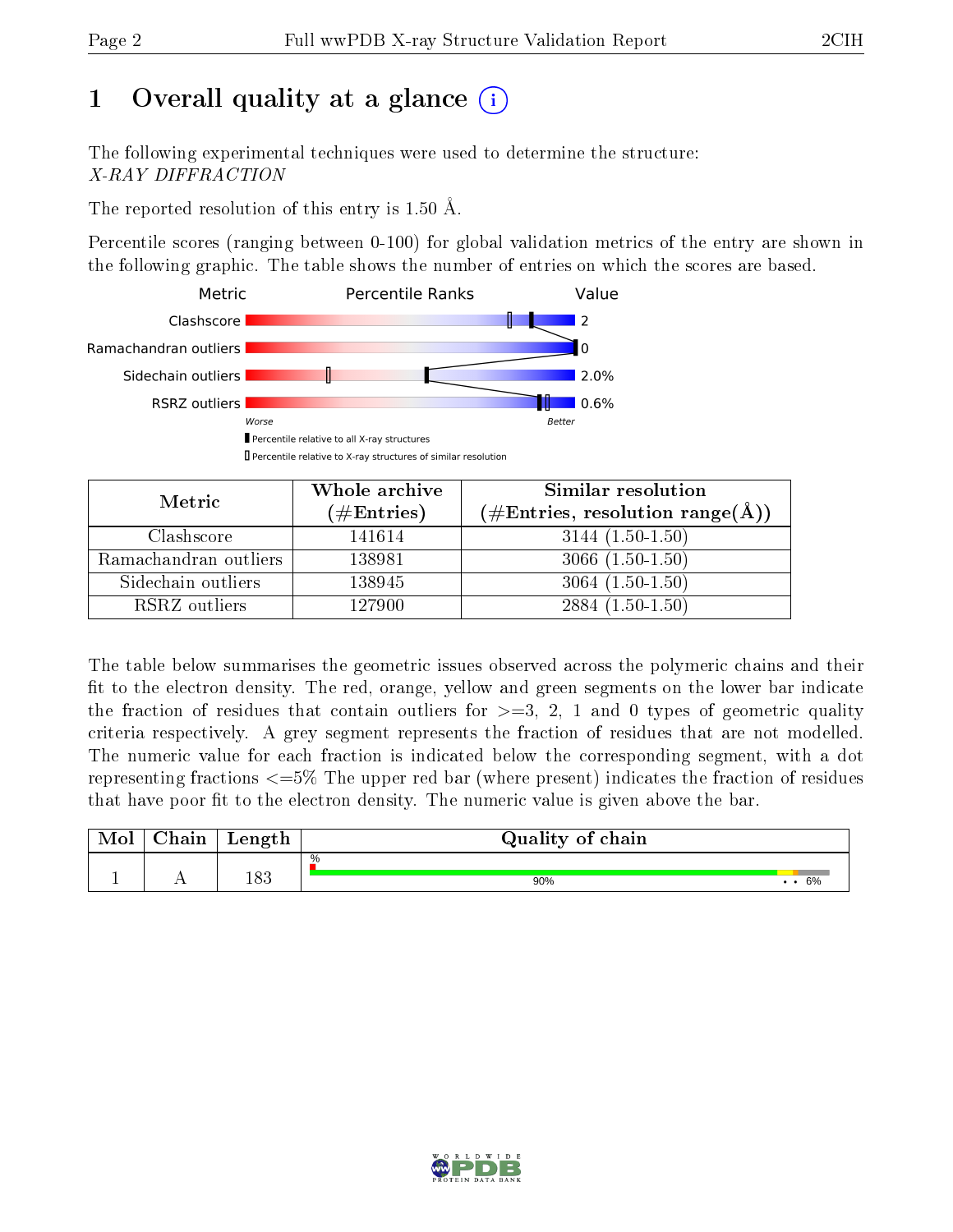# 2 Entry composition (i)

There are 4 unique types of molecules in this entry. The entry contains 1765 atoms, of which 0 are hydrogens and 0 are deuteriums.

In the tables below, the ZeroOcc column contains the number of atoms modelled with zero occupancy, the AltConf column contains the number of residues with at least one atom in alternate conformation and the Trace column contains the number of residues modelled with at most 2 atoms.

• Molecule 1 is a protein called FERRITIN HEAVY CHAIN.

| Mol | $\cap$ hain | Residues     | $\rm{Atoms}$ |     |     |  |  | ZeroOcc   AltConf   Trace |  |
|-----|-------------|--------------|--------------|-----|-----|--|--|---------------------------|--|
|     |             | 170<br>⊥ । ∠ | 'ota.        | 888 | 251 |  |  |                           |  |

There are 2 discrepancies between the modelled and reference sequences:

| Chain |    | $\perp$ Residue $\perp$ Modelled $\perp$ Actual |     | Comment                          | Reference |
|-------|----|-------------------------------------------------|-----|----------------------------------|-----------|
|       |    |                                                 | GLU | engineered mutation   UNP P02794 |           |
|       | 86 | GLN                                             | LYS | engineered mutation   UNP P02794 |           |

• Molecule 2 is ZINC ION (three-letter code: ZN) (formula: Zn).

|  | $Mol$   Chain   Residues | <b>Atoms</b> | $ZeroOcc \mid AltConf$ |  |
|--|--------------------------|--------------|------------------------|--|
|  |                          | Total        |                        |  |

• Molecule 3 is GLYCEROL (three-letter code: GOL) (formula:  $C_3H_8O_3$ ).



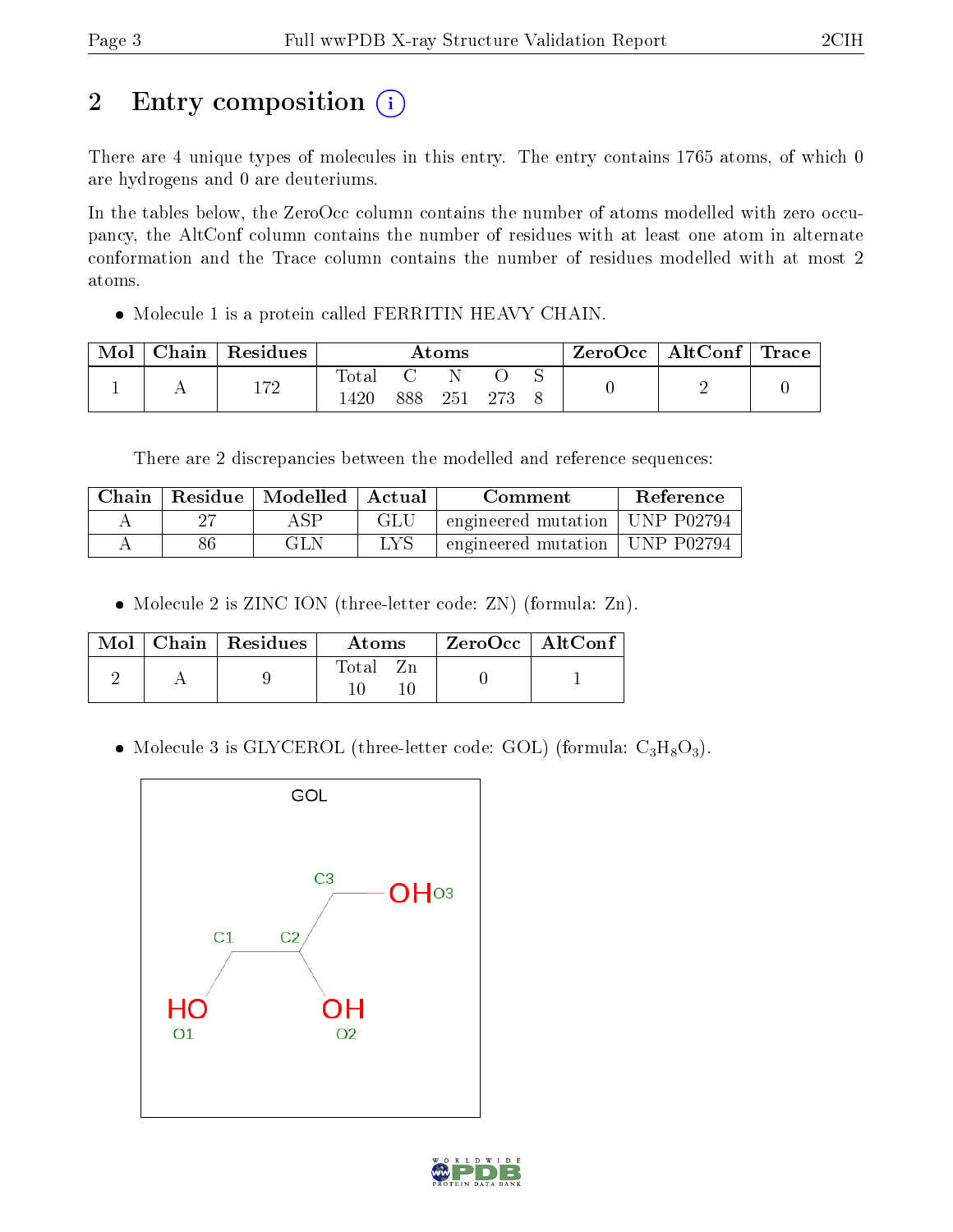|  | $\text{Mol}$   Chain   Residues | Atoms   |  |  | $ZeroOcc \mid AltConf \mid$ |
|--|---------------------------------|---------|--|--|-----------------------------|
|  |                                 | Total C |  |  |                             |

 $\bullet\,$  Molecule 4 is water.

| $\bf{Mol}$ | $Chain   Residues$ | Atoms               | $ZeroOcc \mid AltConf$ |
|------------|--------------------|---------------------|------------------------|
|            | 329                | Total<br>329<br>329 |                        |

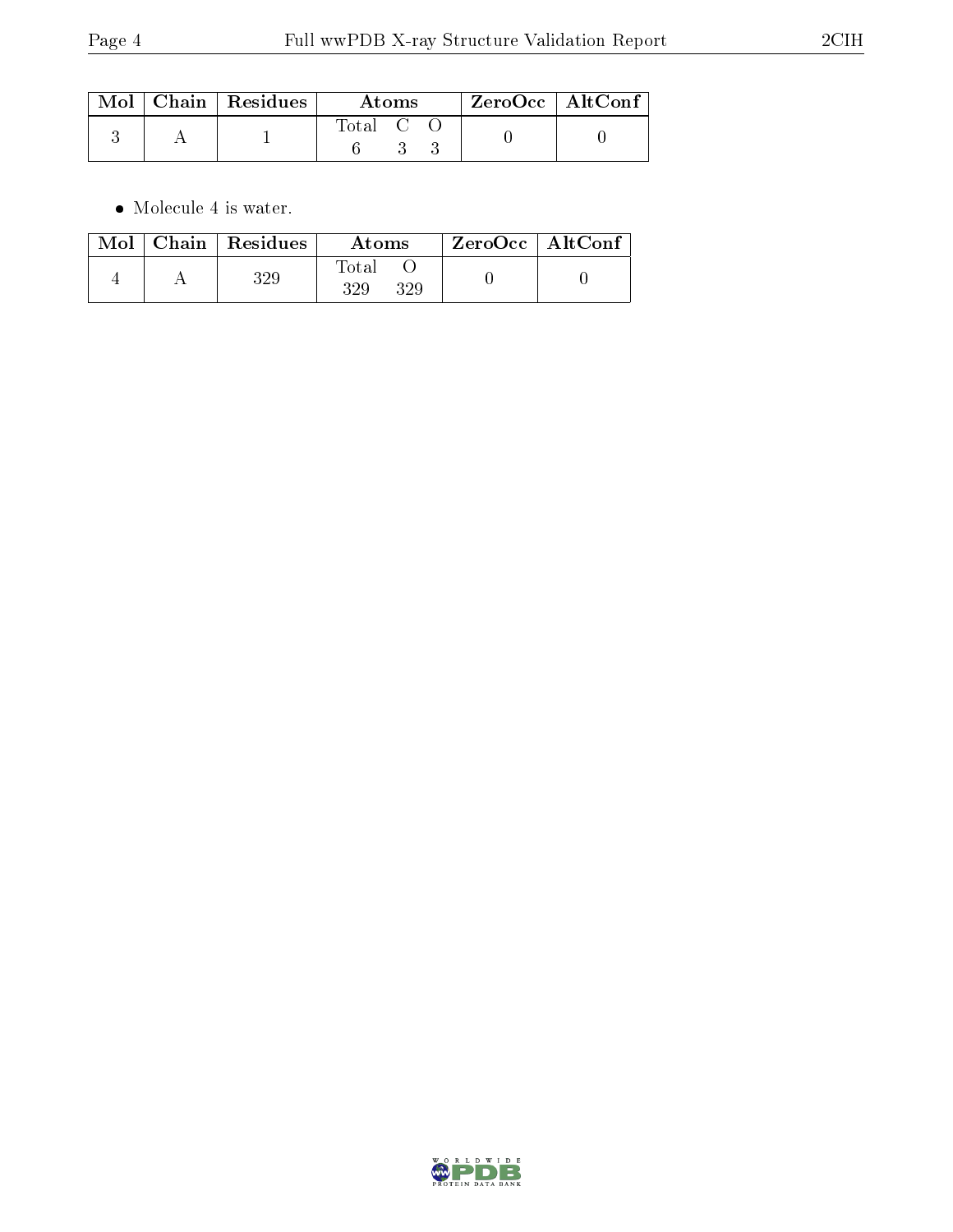# 3 Residue-property plots (i)

These plots are drawn for all protein, RNA and DNA chains in the entry. The first graphic for a chain summarises the proportions of the various outlier classes displayed in the second graphic. The second graphic shows the sequence view annotated by issues in geometry and electron density. Residues are color-coded according to the number of geometric quality criteria for which they contain at least one outlier: green  $= 0$ , yellow  $= 1$ , orange  $= 2$  and red  $= 3$  or more. A red dot above a residue indicates a poor fit to the electron density (RSRZ  $> 2$ ). Stretches of 2 or more consecutive residues without any outlier are shown as a green connector. Residues present in the sample, but not in the model, are shown in grey.

• Molecule 1: FERRITIN HEAVY CHAIN



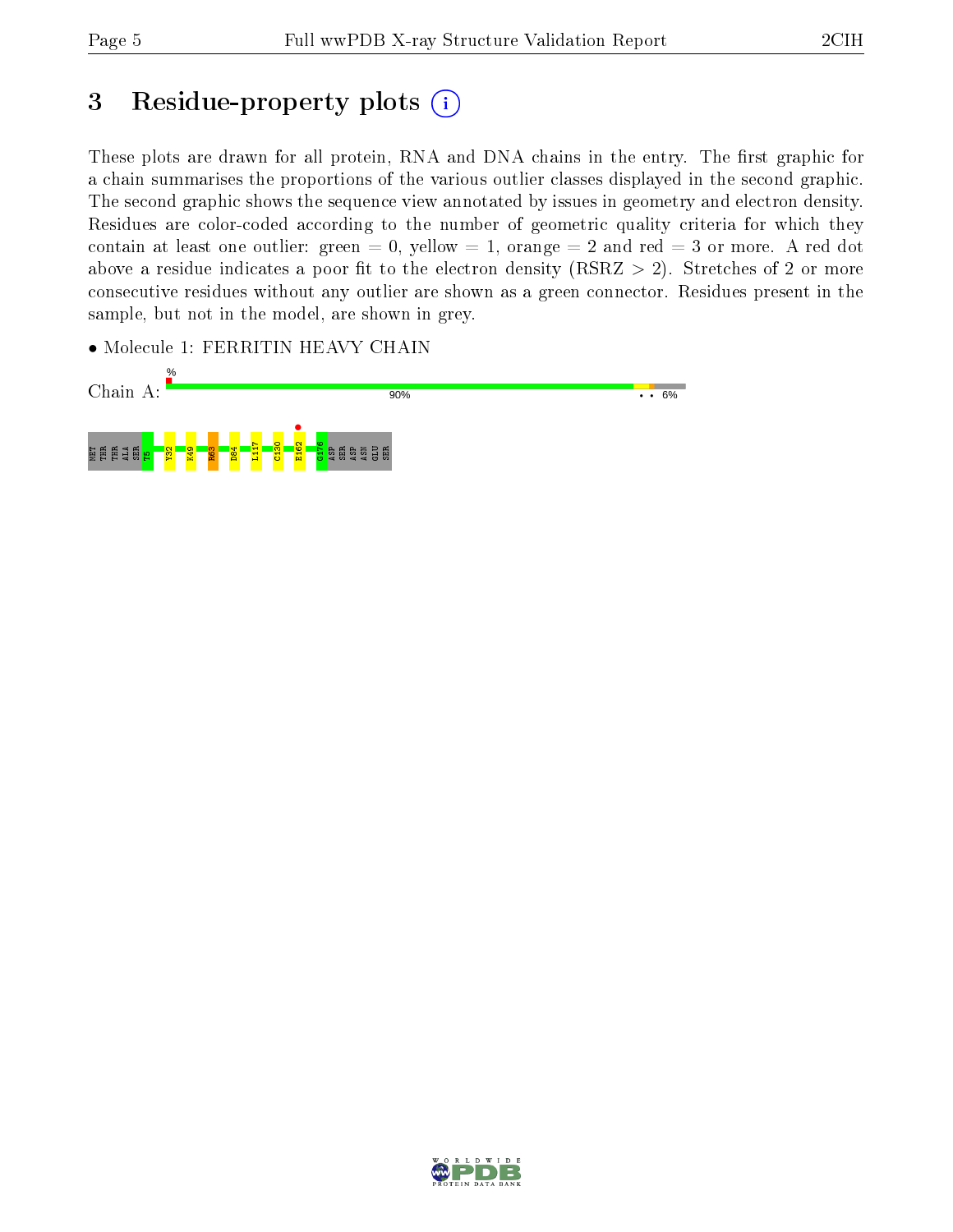# 4 Data and refinement statistics  $(i)$

| Property                                                                | Value                                           | Source     |
|-------------------------------------------------------------------------|-------------------------------------------------|------------|
| Space group                                                             | F 4 3 2                                         | Depositor  |
| Cell constants                                                          | 180.82Å<br>180.82Å<br>180.82Å                   | Depositor  |
| a, b, c, $\alpha$ , $\beta$ , $\gamma$                                  | $90.00^\circ$<br>$90.00^\circ$<br>$90.00^\circ$ |            |
| Resolution $(A)$                                                        | $104.26 - 1.50$                                 | Depositor  |
|                                                                         | 54.52<br>$-1.50$                                | <b>EDS</b> |
| % Data completeness                                                     | 99.8 (104.26-1.50)                              | Depositor  |
| (in resolution range)                                                   | 99.8 (54.52-1.50)                               | <b>EDS</b> |
| $R_{merge}$                                                             | 0.06                                            | Depositor  |
| $\mathrm{R}_{sym}$                                                      | (Not available)                                 | Depositor  |
| $\langle I/\sigma(I) \rangle^{-1}$                                      | 9.58 (at $1.50\text{\AA}$ )                     | Xtriage    |
| Refinement program                                                      | <b>REFMAC 5.2.0005</b>                          | Depositor  |
| $R, R_{free}$                                                           | 0.167<br>0.198                                  | Depositor  |
|                                                                         | (Not available)<br>0.168                        | DCC        |
| $\mathcal{R}_{free}$ test set                                           | No test flags present.                          | wwPDB-VP   |
| Wilson B-factor $(A^2)$                                                 | 12.6                                            | Xtriage    |
| Anisotropy                                                              | 0.000                                           | Xtriage    |
| Bulk solvent $k_{sol}(\mathrm{e}/\mathrm{A}^3),\,B_{sol}(\mathrm{A}^2)$ | $0.38$ , 63.2                                   | <b>EDS</b> |
| L-test for twinning <sup>2</sup>                                        | $< L >$ = 0.47, $< L^2 >$ = 0.30                | Xtriage    |
| Estimated twinning fraction                                             | No twinning to report.                          | Xtriage    |
| $F_o, F_c$ correlation                                                  | 0.96                                            | <b>EDS</b> |
| Total number of atoms                                                   | 1765                                            | wwPDB-VP   |
| Average B, all atoms $(A^2)$                                            | 16.0                                            | wwPDB-VP   |

Xtriage's analysis on translational NCS is as follows: The largest off-origin peak in the Patterson function is  $3.49\%$  of the height of the origin peak. No significant pseudotranslation is detected.

<sup>&</sup>lt;sup>2</sup>Theoretical values of  $\langle |L| \rangle$ ,  $\langle L^2 \rangle$  for acentric reflections are 0.5, 0.333 respectively for untwinned datasets, and 0.375, 0.2 for perfectly twinned datasets.



<span id="page-5-1"></span><span id="page-5-0"></span><sup>1</sup> Intensities estimated from amplitudes.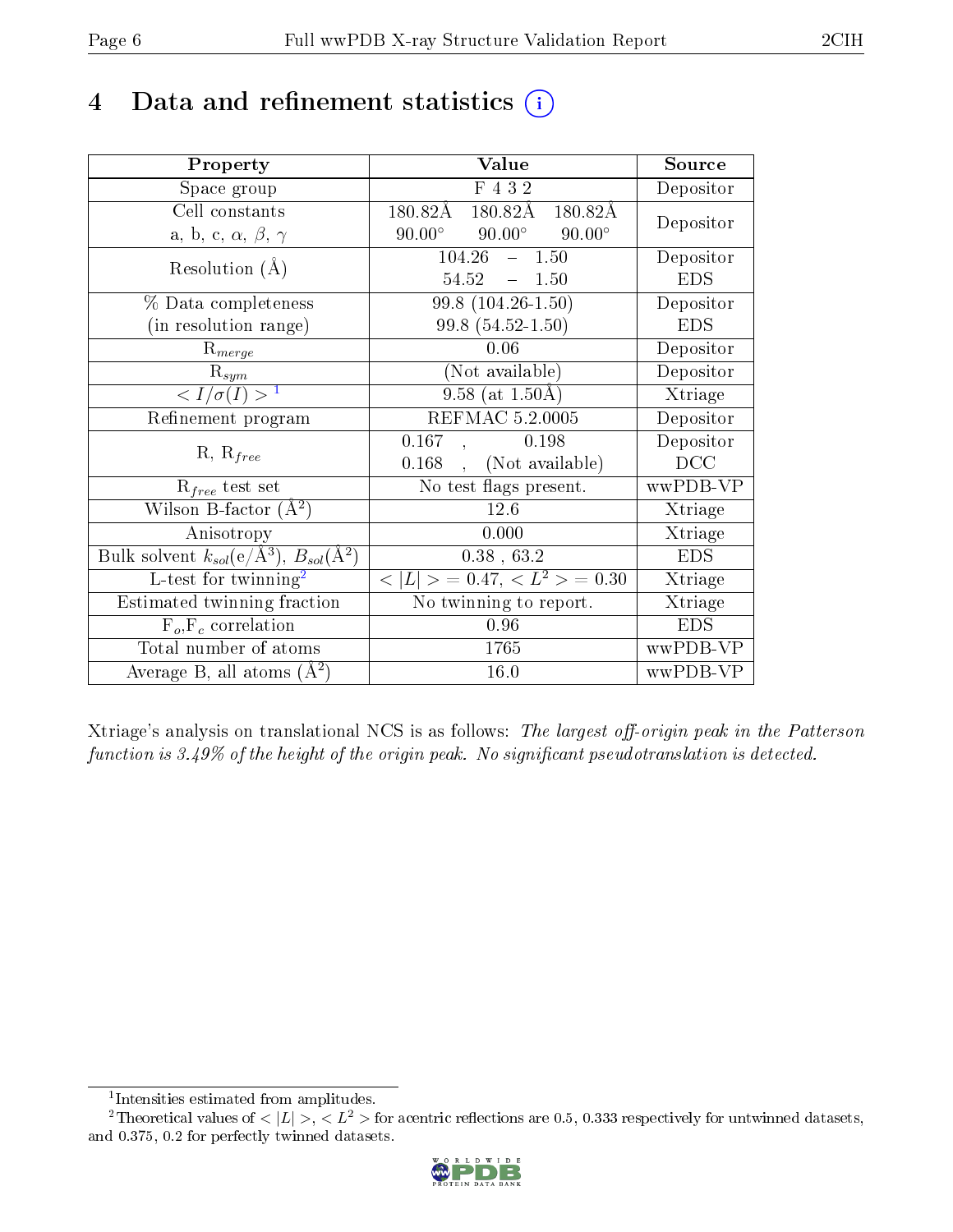# 5 Model quality  $(i)$

### 5.1 Standard geometry  $(i)$

Bond lengths and bond angles in the following residue types are not validated in this section: GOL, ZN

The Z score for a bond length (or angle) is the number of standard deviations the observed value is removed from the expected value. A bond length (or angle) with  $|Z| > 5$  is considered an outlier worth inspection. RMSZ is the root-mean-square of all Z scores of the bond lengths (or angles).

| Mol | Chain |      | Bond lengths                            | Bond angles |                    |  |
|-----|-------|------|-----------------------------------------|-------------|--------------------|--|
|     |       |      | RMSZ $\mid \#  Z  > 5 \mid$ RMSZ $\mid$ |             | $\# Z  > 5$        |  |
|     |       | 0.62 | 0/1458                                  | 0.75        | $5/1964$ $(0.3\%)$ |  |

There are no bond length outliers.

All (5) bond angle outliers are listed below:

| Mol | Chain | Res   | Type       | Atoms        |         | Observed $(°)$ | Ideal $(°)$ |
|-----|-------|-------|------------|--------------|---------|----------------|-------------|
|     |       | 63[A] | $\rm{ARG}$ | $NE- CZ-NH2$ | $-6.52$ | 117.04         | 120.30      |
|     | А     | 63 B  | $\rm{ARG}$ | $NE$ -CZ-NH2 | $-6.52$ | 117.04         | 120.30      |
|     | А     | 63[A] | $\rm{ARG}$ | $NE- CZ-NH1$ | 5.08    | 122.84         | 120.30      |
|     |       | 63 B  | $\rm{ARG}$ | NE-CZ-NH1    | 5.08    | 122.84         | 120.30      |
|     |       | 84    | ASP        | $CB-CG-OD1$  | 5.04    | 122.83         | 118.30      |

There are no chirality outliers.

There are no planarity outliers.

### 5.2 Too-close contacts  $(i)$

In the following table, the Non-H and H(model) columns list the number of non-hydrogen atoms and hydrogen atoms in the chain respectively. The H(added) column lists the number of hydrogen atoms added and optimized by MolProbity. The Clashes column lists the number of clashes within the asymmetric unit, whereas Symm-Clashes lists symmetry related clashes.

|  |      |      | Mol   Chain   Non-H   H(model)   H(added)   Clashes   Symm-Clashes |
|--|------|------|--------------------------------------------------------------------|
|  | 1420 | 1359 |                                                                    |
|  |      |      |                                                                    |
|  |      |      |                                                                    |
|  | 329  |      |                                                                    |
|  | -765 | 1367 |                                                                    |

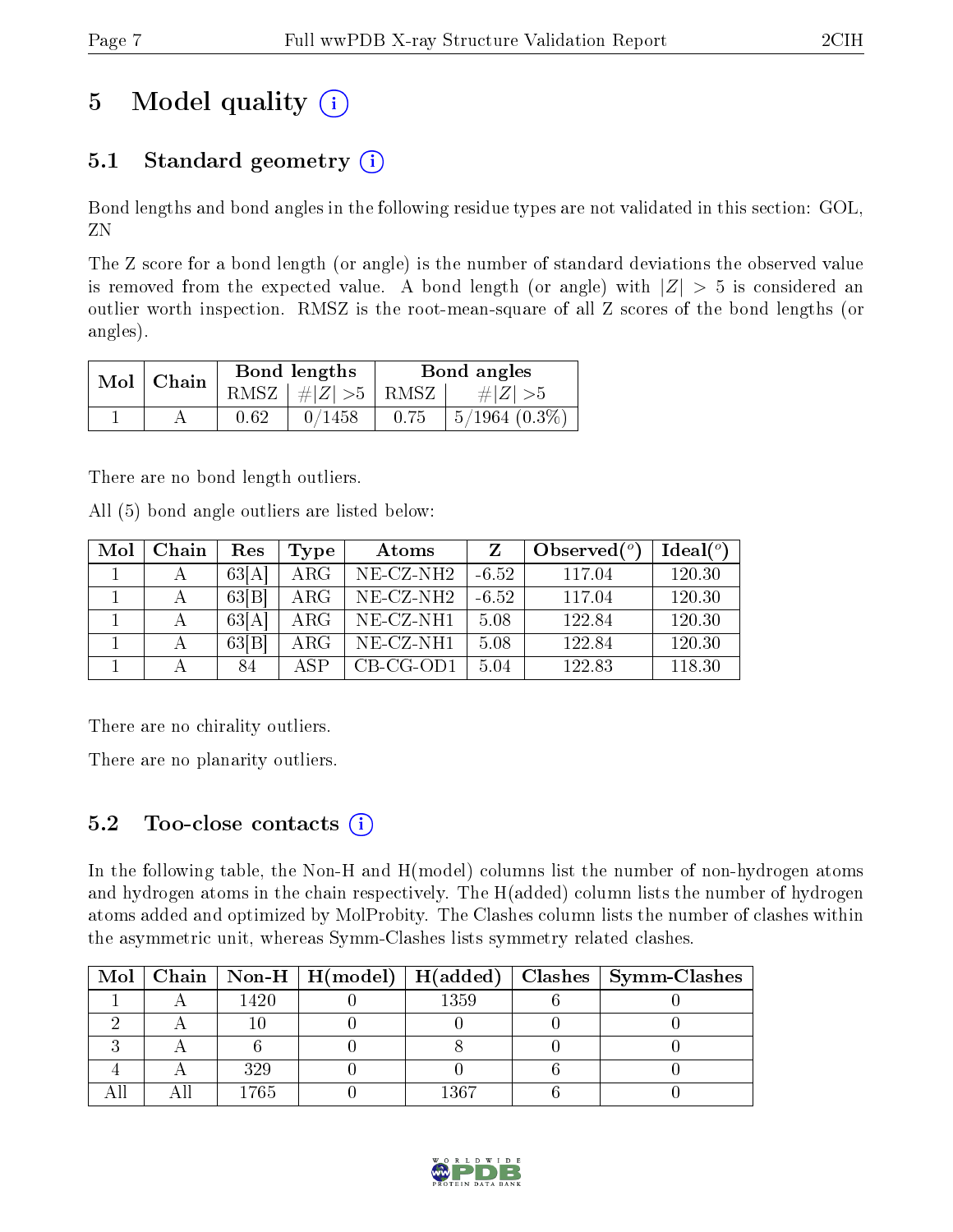The all-atom clashscore is defined as the number of clashes found per 1000 atoms (including hydrogen atoms). The all-atom clashscore for this structure is 2.

All (6) close contacts within the same asymmetric unit are listed below, sorted by their clash magnitude.

| Atom-1              | Atom-2         | Interatomic<br>distance $(A)$ | Clash<br>overlap<br>(A) |
|---------------------|----------------|-------------------------------|-------------------------|
| 1: A: 162: GLU: HG2 | 4:A:2300:HOH:O | 1.67                          | 0.95                    |
| 1:A:63[A]:ARG:NH1   | 4:A:2165:HOH:O | 2.21                          | 0.73                    |
| 1:A:162:GLU:CG      | 4:A:2300:HOH:O | 2.30                          | 0.70                    |
| 1: A:49: LYS: HE2   | 4:A:2059:HOH:O | 1.99                          | 0.63                    |
| 1:A:63[A]:ARG:CZ    | 4:A:2165:HOH:O | 2.56                          | 0.53                    |
| 1: A:49: LYS: HE3   | 4:A:2066:HOH:O | 2.16                          | 0.45                    |

There are no symmetry-related clashes.

### 5.3 Torsion angles  $(i)$

#### 5.3.1 Protein backbone  $(i)$

In the following table, the Percentiles column shows the percent Ramachandran outliers of the chain as a percentile score with respect to all X-ray entries followed by that with respect to entries of similar resolution.

The Analysed column shows the number of residues for which the backbone conformation was analysed, and the total number of residues.

| Mol   Chain | Analysed                                | Favoured   Allowed   Outliers   Percentiles |  |                             |  |
|-------------|-----------------------------------------|---------------------------------------------|--|-----------------------------|--|
|             | $172/183$ (94\%)   169 (98\%)   3 (2\%) |                                             |  | $\boxed{100}$ $\boxed{100}$ |  |

There are no Ramachandran outliers to report.

#### 5.3.2 Protein sidechains (i)

In the following table, the Percentiles column shows the percent sidechain outliers of the chain as a percentile score with respect to all X-ray entries followed by that with respect to entries of similar resolution.

The Analysed column shows the number of residues for which the sidechain conformation was analysed, and the total number of residues.

| Mol Chain | Analysed                      |                   | Rotameric   Outliers   Percentiles |  |
|-----------|-------------------------------|-------------------|------------------------------------|--|
|           | $155/163$ (95\%)   151 (97\%) | $\vert 4 \ (3\%)$ | $46$   16                          |  |

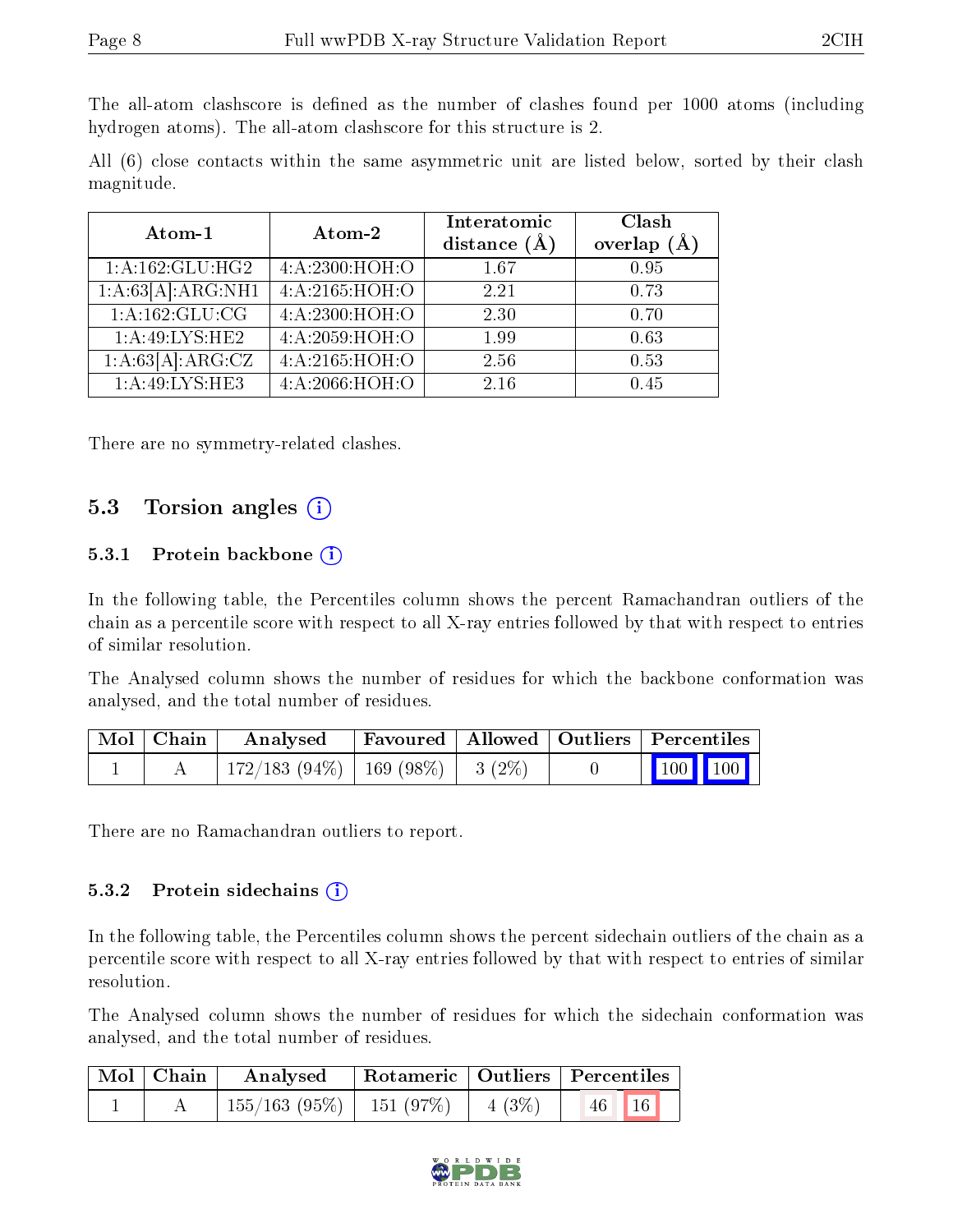All (4) residues with a non-rotameric sidechain are listed below:

| Mol | Chain | Res    | Type |
|-----|-------|--------|------|
|     |       | 32     | TYR  |
|     |       | 117    | LEU  |
|     |       | 130[A] | CYS  |
|     |       | 130 B  | CYS  |

Some sidechains can be flipped to improve hydrogen bonding and reduce clashes. All (3) such sidechains are listed below:

| Mol | Chain | Res | $_{\rm Type}$ |
|-----|-------|-----|---------------|
|     |       |     | GLN           |
|     |       | 60  | HIS           |
|     |       | 109 |               |

#### 5.3.3 RNA  $(i)$

There are no RNA molecules in this entry.

#### 5.4 Non-standard residues in protein, DNA, RNA chains  $(i)$

There are no non-standard protein/DNA/RNA residues in this entry.

#### 5.5 Carbohydrates (i)

There are no carbohydrates in this entry.

#### 5.6 Ligand geometry  $(i)$

Of 11 ligands modelled in this entry, 10 are monoatomic - leaving 1 for Mogul analysis.

In the following table, the Counts columns list the number of bonds (or angles) for which Mogul statistics could be retrieved, the number of bonds (or angles) that are observed in the model and the number of bonds (or angles) that are defined in the Chemical Component Dictionary. The Link column lists molecule types, if any, to which the group is linked. The Z score for a bond length (or angle) is the number of standard deviations the observed value is removed from the expected value. A bond length (or angle) with  $|Z| > 2$  is considered an outlier worth inspection. RMSZ is the root-mean-square of all Z scores of the bond lengths (or angles).

| Mol | $\mid$ Type $\mid$ Chain $\mid$ Res |  |     | $^{\shortmid}$ Link | Bond lengths |      |                                                    | Bond angles |      |  |
|-----|-------------------------------------|--|-----|---------------------|--------------|------|----------------------------------------------------|-------------|------|--|
|     |                                     |  |     |                     | Counts       |      | $ RMSZ $ # $ Z  > 2$   Counts   RMSZ   # $ Z  > 2$ |             |      |  |
|     | $\rm GOL$                           |  | 300 | $\sim$              | 0.5.5        | 0.33 |                                                    | 5.5.5       | 0.70 |  |

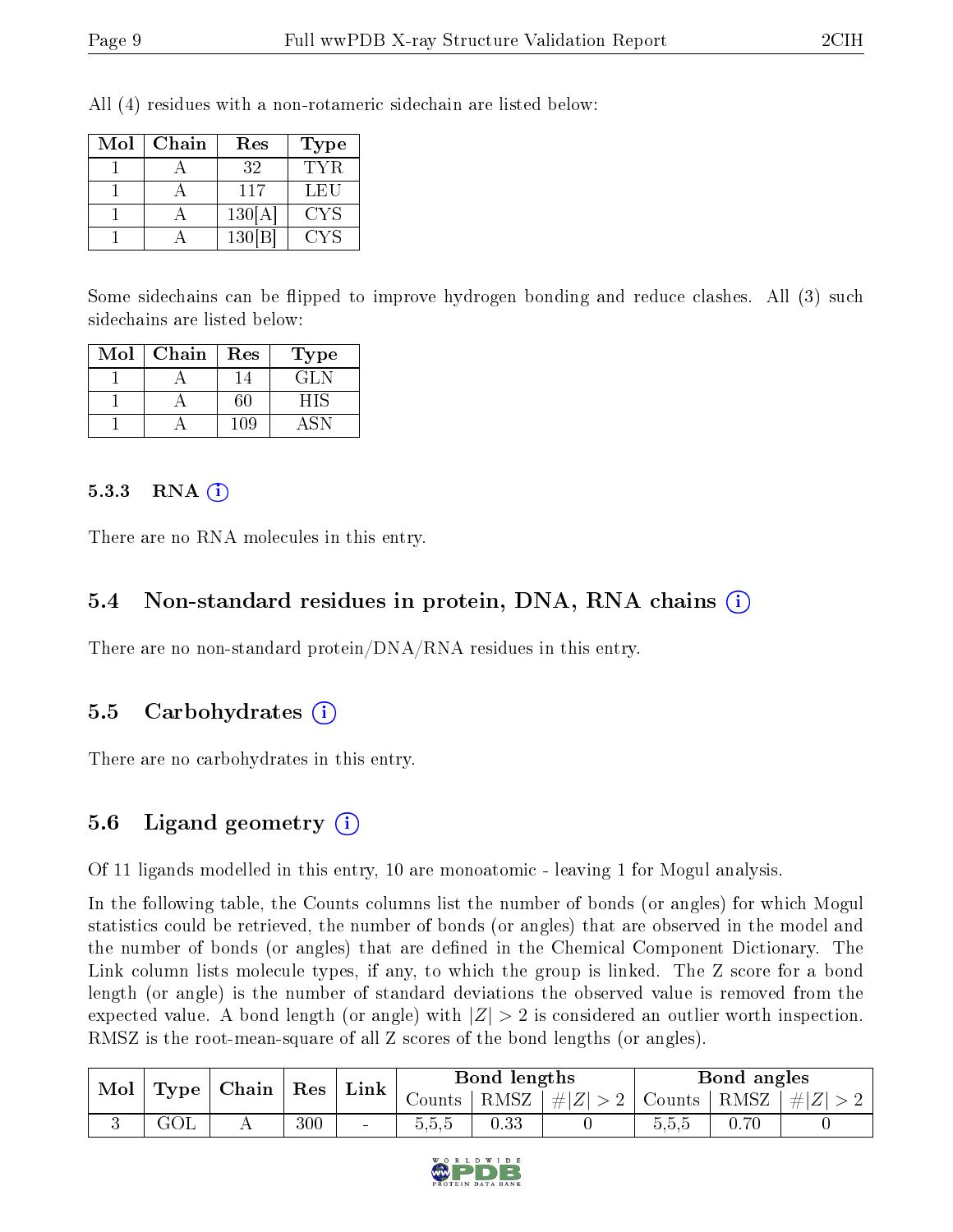In the following table, the Chirals column lists the number of chiral outliers, the number of chiral centers analysed, the number of these observed in the model and the number defined in the Chemical Component Dictionary. Similar counts are reported in the Torsion and Rings columns. '-' means no outliers of that kind were identified.

|                 |     |  | Mol   Type   Chain   Res   Link   Chirals   Torsions   Rings |  |
|-----------------|-----|--|--------------------------------------------------------------|--|
| $\parallel$ GOL | 300 |  | 1/4/4/4                                                      |  |

There are no bond length outliers.

There are no bond angle outliers.

There are no chirality outliers.

All (1) torsion outliers are listed below:

| $\sqrt{\text{Mol}}$   Chain   Res   Type ' |      | Atoms               |
|--------------------------------------------|------|---------------------|
|                                            | GOL. | $+$ O1-C1-C2-O2 $-$ |

There are no ring outliers.

No monomer is involved in short contacts.

### 5.7 [O](https://www.wwpdb.org/validation/2017/XrayValidationReportHelp#nonstandard_residues_and_ligands)ther polymers (i)

There are no such residues in this entry.

#### 5.8 Polymer linkage issues (i)

There are no chain breaks in this entry.

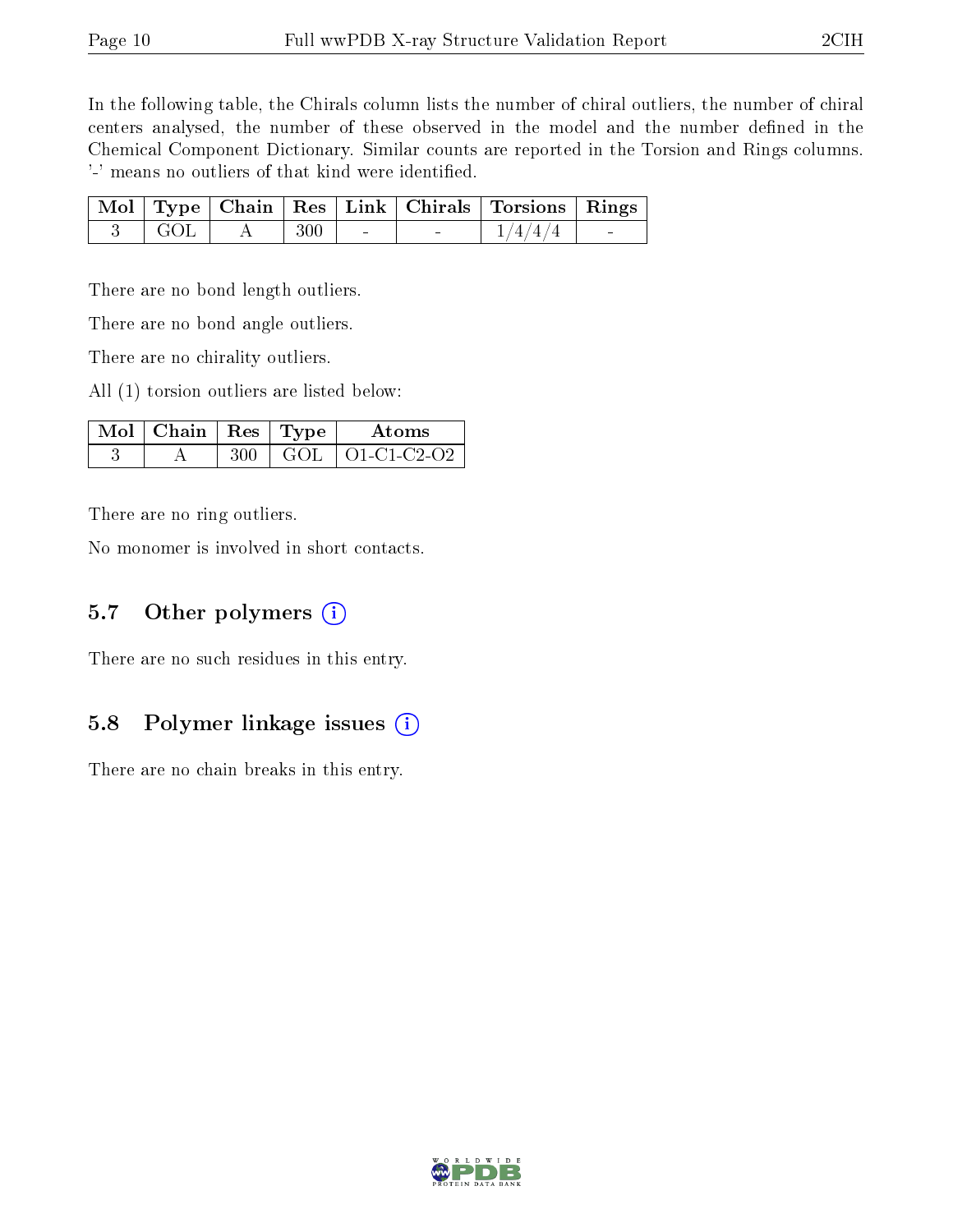## 6 Fit of model and data  $\left( \cdot \right)$

### 6.1 Protein, DNA and RNA chains (i)

In the following table, the column labelled  $#RSRZ>2'$  contains the number (and percentage) of RSRZ outliers, followed by percent RSRZ outliers for the chain as percentile scores relative to all X-ray entries and entries of similar resolution. The OWAB column contains the minimum, median,  $95<sup>th</sup>$  percentile and maximum values of the occupancy-weighted average B-factor per residue. The column labelled  $Q < 0.9$  lists the number of (and percentage) of residues with an average occupancy less than 0.9.

| Mol   Chain | Analysed        | ${ <\hspace{-1.5pt} {\rm RSRZ} \hspace{-1.5pt}>}$ | $\rm \#RSRZ{>}2$                                                                                   | $\mid$ OWAB(Å <sup>2</sup> ) $\mid$ Q<0.9 $\mid$ |  |
|-------------|-----------------|---------------------------------------------------|----------------------------------------------------------------------------------------------------|--------------------------------------------------|--|
|             | $172/183(93\%)$ | $-0.41$                                           | $\begin{array}{ c c c c c c c c c } \hline 1 & 0\% & 89 & 91 & 7, 11, 19, 28 \ \hline \end{array}$ |                                                  |  |

All (1) RSRZ outliers are listed below:

| $\vert$ Mol $\vert$ Chain $\vert$ Res $\vert$ Type $\vert$ RSRZ |      |  |
|-----------------------------------------------------------------|------|--|
|                                                                 | GLI. |  |

### 6.2 Non-standard residues in protein, DNA, RNA chains (i)

There are no non-standard protein/DNA/RNA residues in this entry.

#### 6.3 Carbohydrates (i)

There are no carbohydrates in this entry.

### 6.4 Ligands  $(i)$

In the following table, the Atoms column lists the number of modelled atoms in the group and the number defined in the chemical component dictionary. The B-factors column lists the minimum, median,  $95<sup>th</sup>$  percentile and maximum values of B factors of atoms in the group. The column labelled  $Q < 0.9$ ' lists the number of atoms with occupancy less than 0.9.

| Mol | Type | Chain | Res    | Atoms | <b>RSCC</b> | $_{\rm RSR}$ | <b>B</b> -factors( $\overline{A^2}$ ) | $\rm Q\textcolor{black}{<}0.9$ |
|-----|------|-------|--------|-------|-------------|--------------|---------------------------------------|--------------------------------|
|     | ΖN   |       | 220 B  |       | 0.79        | 0.33         | 26, 26, 26, 26                        |                                |
|     | ΖN   |       | 220[A] |       | 0.79        | 0.33         | 31,31,31,31                           |                                |
| 3   | GOL  |       | 300    | 6/6   | 0.87        | 0.19         | 13, 16, 20, 21                        |                                |
|     | ΖN   |       | 217    |       | 0.95        | 0.14         | 45, 45, 45, 45                        |                                |
| 2   | ZN   |       | 216    |       | 0.97        | 0.31         | 42, 42, 42, 42                        |                                |
| 9   | ΖN   |       | 211    |       | 0.98        | 0.05         | 30, 30, 30, 30                        |                                |

Continued on next page...